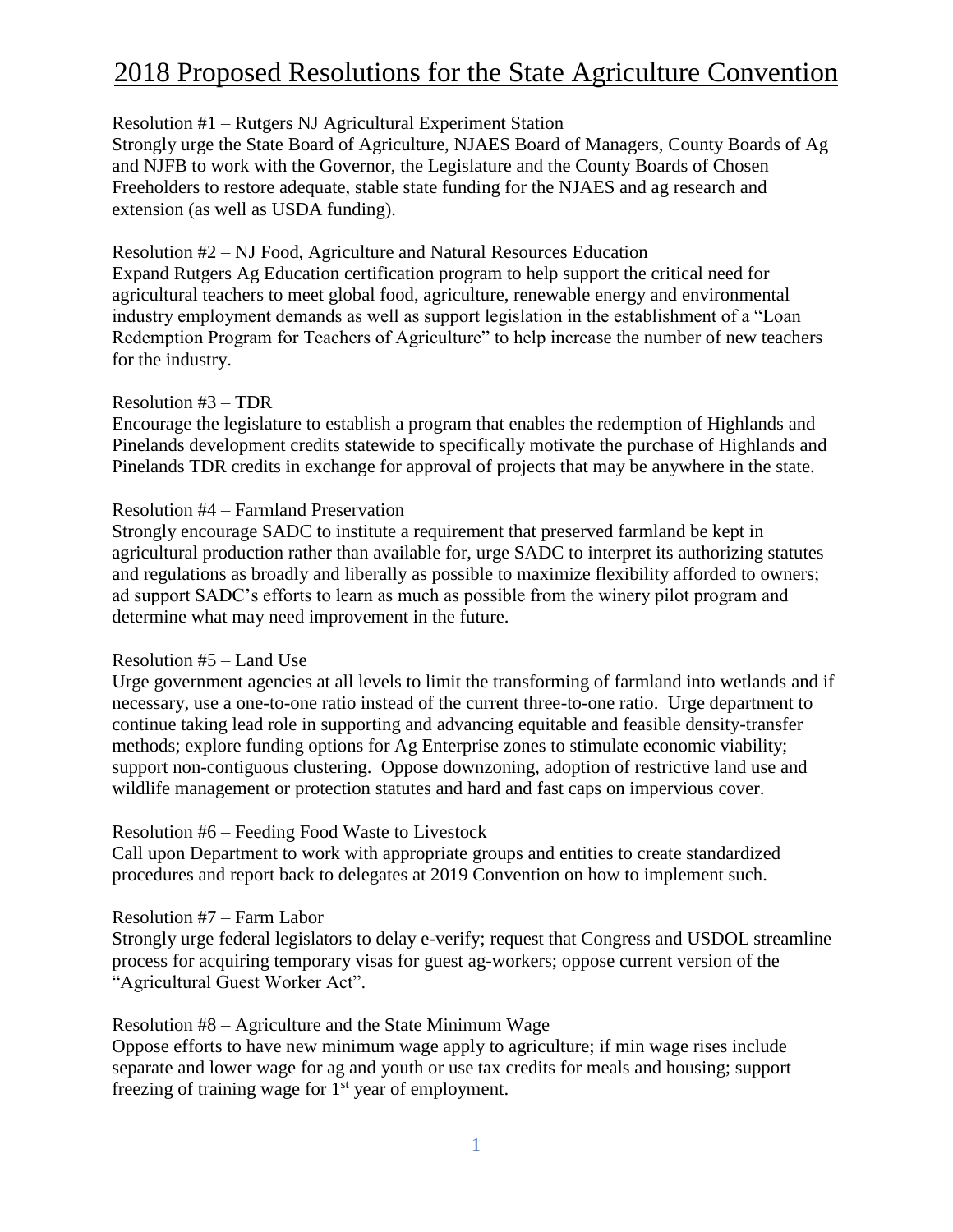#### Resolution #9 – Food Safety

Support continued use to Jersey Fresh quality grading standards and third-party auditing as components of a comprehensive food-safety strategy; urge Governor and Legislature to provide additional funding for third party auditing as well as for FSMA requirements.

### Resolution #10 – Farm Bill Priorities

Maintain Specialty Crop Block Grant Program; Fund grant/loan programs for innovative projects to improve ag infrastructure, boost R&D, educate future farmers and provide technical assistance; provide matching funds for state farm viability programs and ag innovation centers; create balance between commodity funding; consider equine breeding ag production; funding of a forestry title; expansion of food and nutrition programs (buying local first).

#### Resolution #11 – Hunger and Nutrition in NJ

Urge Governor and Legislature to recognize the critical nature of maintaining state funding levels supporting the federal school nutrition and commodity programs in an amount that will ensure no federal funds are lost; purchase local to the greatest extent practicable; continue to support gleaning organizations in budget; increase WIC redemption; and encourage transfer of SFMNP vouchers from DOH to NJDA (with resources and personnel).

#### Resolution #12 – Pesticides

Amend Clean Water Act to ensure that pesticides applied in accordance with their labels are not considered pollutants; clarify that invasive species control not subject to NJPDES permit or if need for NJPDES permits for pesticide application not eliminated make them as user friendly as possible (and no more stringent than federal regulation).

#### Resolution #13 – Wildlife and Agriculture

Urge wildlife management plans on public lands and increase hunting on private lands; extend Canada Goose season year-round and increase bag limit; used science-based black bear management methodology that includes hunting; move deer farming industry from F&WL to NJDA; expeditiously appoint farmer to NJ Fish and Game Council; restitution to farmers for wildlife damage to crops and livestock (as well as materials and labor for prevention) caused by wildlife that US F&WL regulates.

#### Resolution #14 – Supporting Jersey Fresh

Increase funding for Jersey Fresh; urge department to develop a branding program for all livestock products, such as meat, wool, fiber, eggs and hides produced in NJ; form working group to leverage Jersey Fresh brand recognition.

#### Resolution #15 – Industrial Hemp

Urge Legislature and Governor to pass legislation to provide opportunities to NJ farmers to research, produce and market industrial hemp *(this is missing "processing")*; NJDA Division of Plant Industry to perform inspections of growing facilities, testing of seeds and other relevant laboratory tests for mycotoxins (as they already do for medical marijuana).

#### Resolution #16 – Horticultural Therapy

Support and promote horticultural therapy as outlets for NJ agricultural products.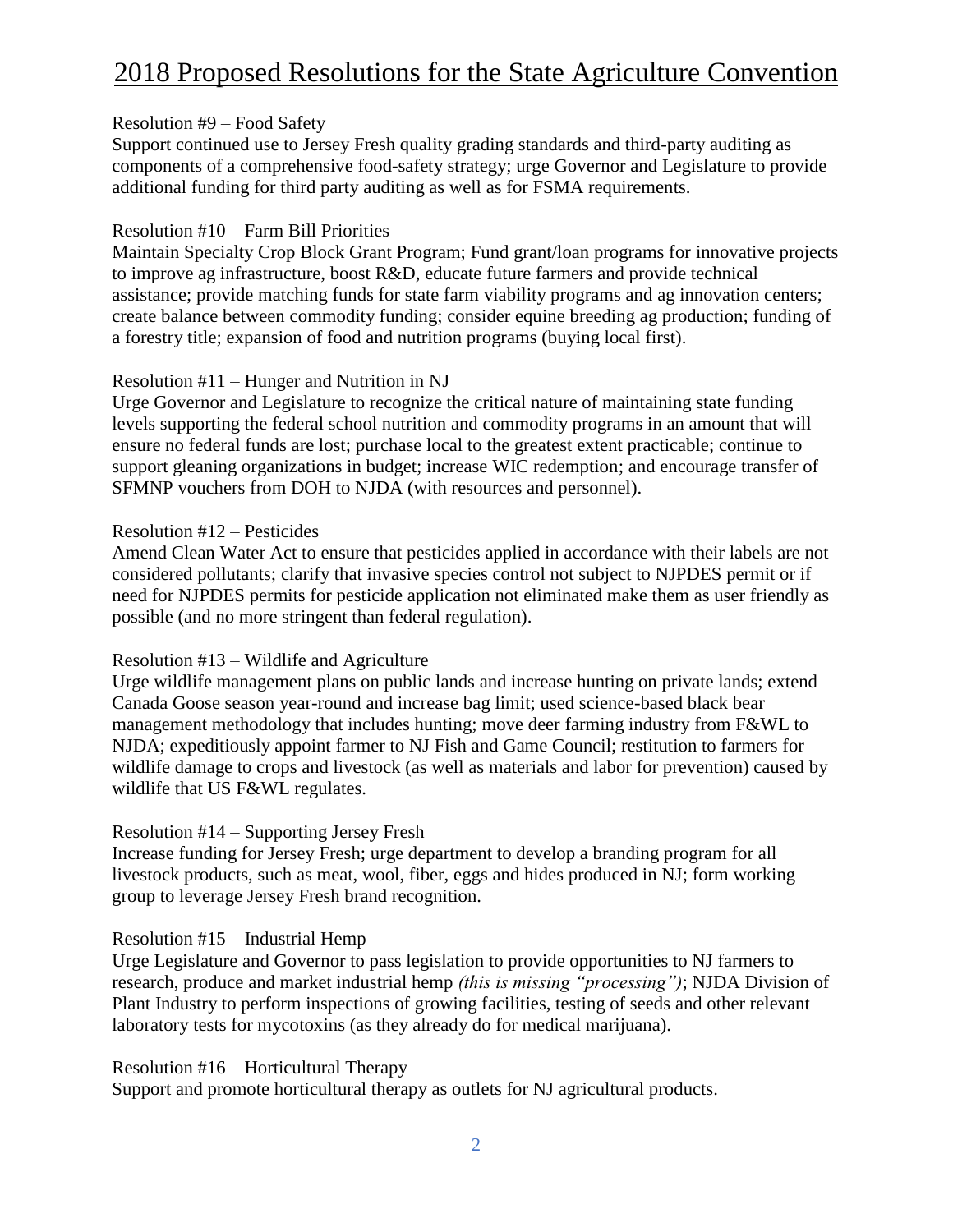### Resolution #17 – Livestock in NJ Agriculture

Increase funding to allow DAH to monitor humane enforcement and provide expert advice; appropriate authorities to oversee NJSPCA *(should this be removed now that they are being disbanned?*); work with NJFB and Rutgers for assistance to "backyard livestock" owners; promote all livestock products, such as meat, wool, fiber, eggs and hides, through Jersey branding programs.

#### Resolution #18 – Drones and Agriculture

Promote legislation regarding licensing and operation of drones in agricultural operations; create guidance for farmers; oppose legislation making it unlawful for farmers with depredation permits to use drones to aid in taking of wildlife to protect crops and livestock.

#### Resolution #19 – Rural Telecommunications

Urge BPU to conduct the investigation called for by the State Board of Agriculture; urge State Board and NJDA to continue exploring ways to bring service to rural communities.

#### Resolution #20 – Renewable Energy

Maximize farmers' potential roles as both producers and consumers of alternative energy; increase participation of farmers growing cellulosic crops that can be used in alternative-energy processes; support reuse of food waste including feeding to livestock *(do we really support this*?); encourage legislation to put into effect a graduated three percent/five percent biodiesel mandate; support establishment of biofuel production facilities for NJ crops; support SADC rules for incorporating solar and wind power into preserved farm operations and urge SADC and NJDA to promptly finalize the rules regarding biomass power-generation facilities on both preserved and non-preserved farms.

#### Resolution #21 – Dickeya

Urge NJDA and Rutgers NJAES to establish a joint program for testing potato seed for Dickeya and establish protocol to eliminate Dickeya from contaminated fields, develop BMPs for avoiding/controlling/elimination and urge appropriate groups to identify potential funding sources.

# Resolution #22 – Beekeeping

"Gratefully recognize the Legislature and Governor for passing and signing the bill to establish the states' exclusive authority to regulate apiary activities" and urge department to conduct review of comments on proposed regulations.

# Resolution #23 – Agri-Tourism Liability

Urge legislation that would provide civil-liability protection for agritourism activities.

# Resolution #24 – Horse Racing Industry

Continue to support horse racing by passing legislation to allow some form of alternative games; in absence of new revenues generated by alternative gaming, the state dedicate funds to support further development of industry; support continuing the dedication of a portion of the Sire Stakes Program to being open to horses not necessarily sired by a NJ-based stallion but whose dams spend not less than 150 days gestating in the state during the year that they foal.